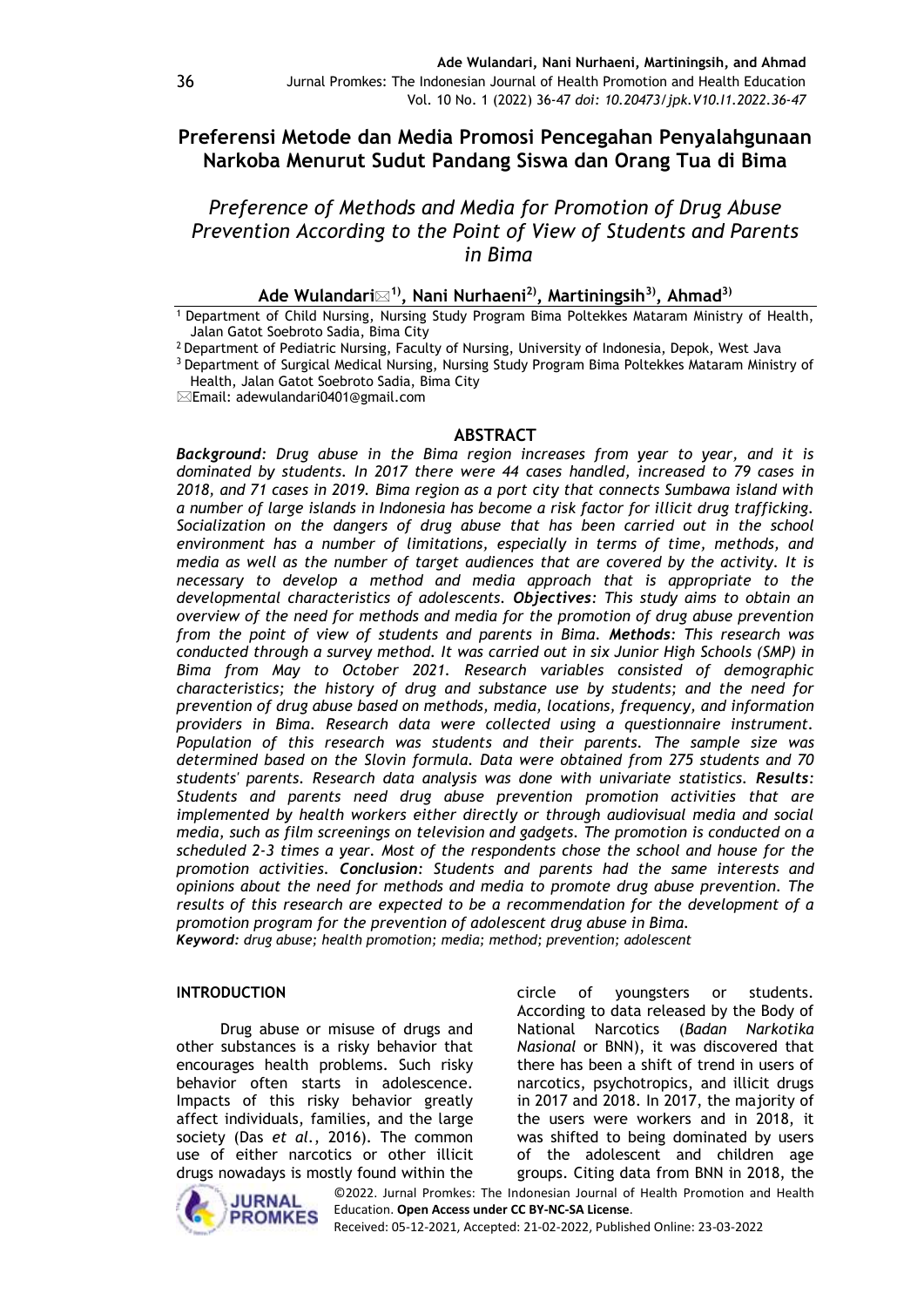prevalence of drug abuse within the circle of students in 13 capitals of provinces in Indonesia reached 3.2 per cent or as many as 2.29 million people (Irianto *et al.,*  2020).

West Nusa Tenggara (*Nusa Tenggara Barat* or NTB) is one of the regions with a status of drug emergency along with an increase in cases of drug abuse. Based on data in 2019, there were 557 cases of drug use, which increased by 74 cases compared to the previous year. Drug users in NTB were dominated by students aged 15-20, precisely 231 cases. 59 regions in NTB were included in the regional category of illegal trafficking and drug abuse, one of which was Bima City (Ardyan, 2020). The Bima region as a harbor that connects Sumbawa Island with a number of big islands in Indonesia has become a risk factor to the illegal trafficking of drugs in Bima.

Abuse of drugs and substances within the circle of adolescents in Bima has given a number of negative impacts. They caused at least 405 adolescents in Bima City to be sent to the Mental Hospital of NTB Province due to detection of nervous disorders (SUARANTB.com, 2017). Results of a study on drug abuser students in Bima showed that impacts on psychological aspects caused the subject to become lazy, slow, often tense and uneasy, hard to focus, unstable emotionally, and feeling pressured (Nurmaya, 2016). In line with it, other results of a study stated that manifestations of drug abuse in adolescent behavior caused disrupted sleep patterns, decreased study concentration, and habit of truancy (Wulandari, 2020).

Socialization about the abuse of Narcotics, Alcohols, Psychotropics, and other Addictive Substances (*Narkotika, Alkohol, Psikotropika, dan Zat Adiktif lainnya* or NAPZA) for the society in Bima has been conducted by several related parties, one of which was through the Prevention, Eradication of Abuse and Illicit Trafficking of Drugs (*Pecegahan*, *Pemberantasan Penyalahgunaan dan Peredaran Gelap Narkoba* or P4GN) held by the District National Narcotics Agency (*Badan Narkotika Nasional Kabupaten* or BNNK) of Bima City. Parallel to the Regional Rules of Bima City about P4GN, targets of the P4GN event included high school students, both junior high school students and senior high school students, thus this program was also conducted at school. The importance of conducting P4GN at school was supported by the results of a study on NAPZA abuse in adolescents in Bima, which showed that trial behaviour about abuse on drugs and other substances started from junior high school (Wulandari, 2020). Therefore, prevention efforts need to be performed as early as possible, and students are one of the proper targets.

Even though the effort to socialize the danger of NAPZA abuse has been conducted through educational activity by related parties, the cases of NAPZA abuse continue to increase. According to data recorded by BNNK Bima in 2018, it was known that in 2017 44 cases were being taken care of, increased to 79 cases in 2018 afterwards, and became 71 cases in 2019 (Ardyan, 2019). Results of an interview with several teachers in a high school in Bima showed that based on their observation, the socialization activity on drug abuse that was held within the school environment had several difficulties, particularly on the aspect of time, method, media, and amount of target audience that could be reached by the activity. On the time aspect, this socialization activity still felt inadequate as it was held only one to two times a year and was not scheduled routinely. A classical method of speech was thought to be less interesting for students in this millennial era and only able to cover a small portion of the targets. They need variations in types of activity that are more effective.

The increase of NAPZA abuse within adolescents in which the majority consists of school-age children and the nonoptimal results of the classical educational activity make it necessary to develop a suitable method and media approach to characteristics of adolescent development in this millennial era. Exploration study is an early step that can be conducted to deepen the knowledge and new ideas to develop either methods or media of prevention for NAPZA abuse in adolescents of Bima. This research aims to get the overview of the need for methods and media of promotion of NAPZA abuse prevention from the point of view of students and parents in Bima. Students of junior high school are at an age group of adolescents that is denoted

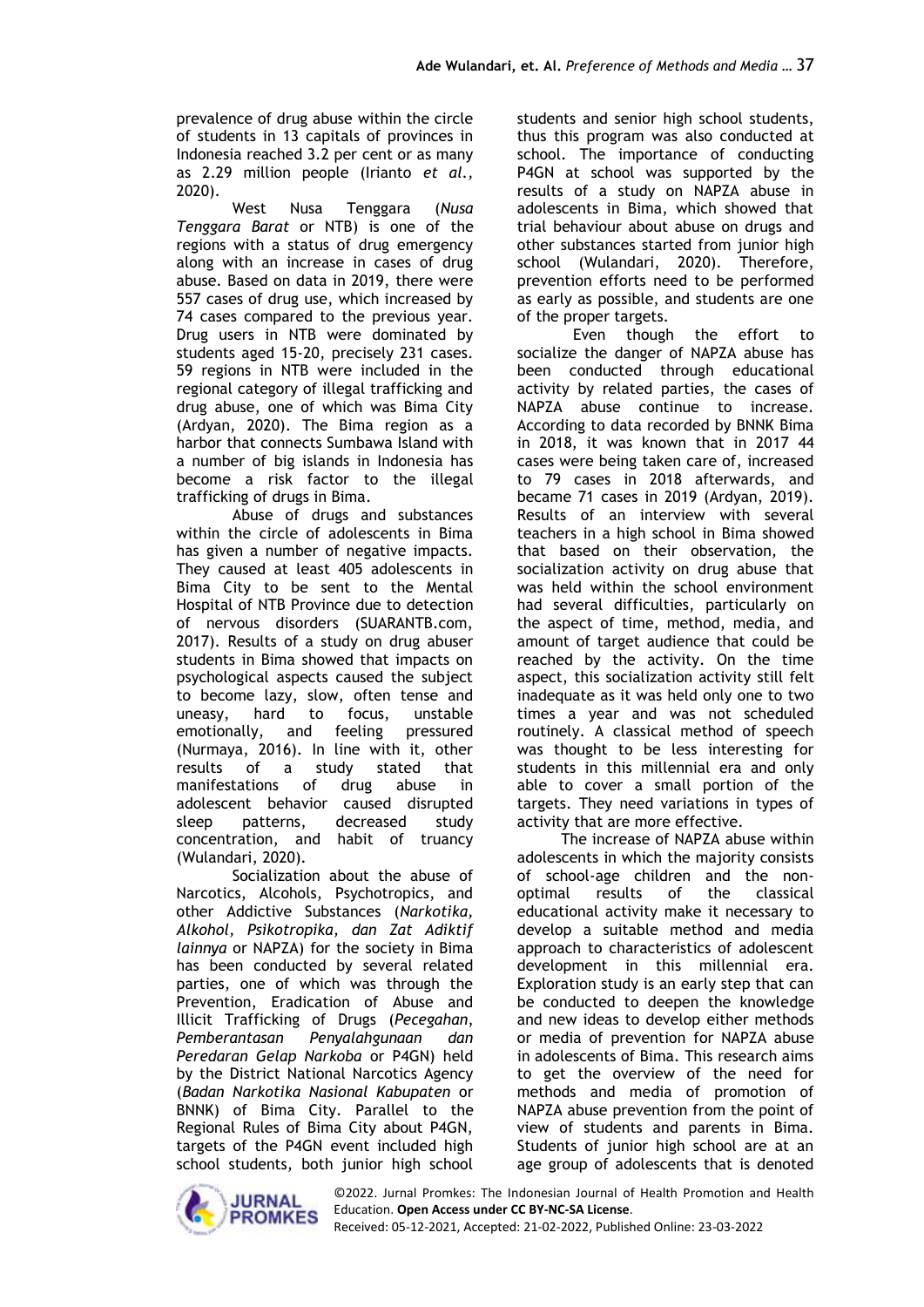by the storm and stress period. This makes them a susceptible group to various risky behaviors like NAPZA abuse.

According to their characteristics of development, adolescents in general still have a dependency on their parents. For that reason, students and parents become the proper targets for promotion programs concerning adolescent health. Opinions and views of students and parents on methods and media of promotion that they need for NAPZA abuse prevention can be study material in the development of relevant future promotion programs. This is hoped to be able to support the effort of achieving the activity's goal optimally.

### **METHODS**

This research was a quantitative descriptive study using the survey method to get an overview of the need for NAPZA abuse prevention according to the point of view of students and parents. A survey was done on junior high school students and their parents from 6 junior high schools in Bima. The time of research was from May to October 2021. The sample selection with cluster random sampling was performed on 880 students and 880 fathers or mothers. The sample size was determined according to the Levin formula and amounted to 275 samples each for students and parents. The final data were obtained from 275 questionnaires that were filled out by parents. Criteria of the respondents, for both students and parents, were able to read and write.

The questionnaires were developed to procure data that depict the variables of the research. These variables included demographic characteristics of respondents; opinions of students and parents on methods, media, source of information, time and materials of needed education for NAPZA abuse prevention; as well as the history of drug use of the students. Explanations regarding the research and how to fill out the questionnaires were given directly to students, while for parents, those were through research explanation texts that were sent along with an Agreement After Explanation (*Persetujuan Setelah Penjelasan* or PSP) sheet. Respondents filled out the questionnaires after the sheet was



signed by the parents. Students filled out their questionnaires at school and the questionnaires for parents were sent through the students to be filled out at home. There were 275 questionnaires filled out by students and 70 questionnaires filled out by parents.

Rechecking was performed on the filled questionnaires to ensure the completion of data from each respondent. Research data were analyzed with univariate statistics to obtain an overview of the distribution of frequency of respondents' characteristics, the history of use of drugs and substances of the students, and the need for NAPZA abuse prevention according to the point of view of students and parents. The design of this research has been checked for appropriateness by the ethical health committee of the Faculty of Medicine of Universitas Mataram and has been approved by the decision of study number: 94/UN18.F7/ETIK/2021.

### **RESULTS AND DISCUSSION**

Data of this research that have been processed and analyzed showed results that depicted respondents' characteristics and needs on Pa. According to the results, the distribution of the characteristics and needs of prevention of NAPZA abuse from the point of view of students and parents is shown in the following table:

Table 1. Students' Characteristics according to Age, Sex, Parents' Education, Parents' Occupation, and Residency.

| <b>Characteristics</b>     | n   | %    |
|----------------------------|-----|------|
| Age                        |     |      |
| < 14 years old             | 145 | 52,7 |
| 14-16 years old            | 127 | 46,2 |
| > 16 years old             | 3   | 1,1  |
| Sex                        |     |      |
| Male                       | 139 | 50,5 |
| Female                     | 136 | 49,5 |
| <b>Parents' Education</b>  |     |      |
| <b>Elementary School</b>   | 37  | 13,5 |
| High School                | 222 | 80,7 |
| College                    | 11  | 4,0  |
| <b>Others</b>              | 5   | 1,8  |
| <b>Parents' Occupation</b> |     |      |
| Civil Servant/Armed        | 66  | 24,0 |
| Forces/Police              | 74  | 26,9 |
| Entrepreneur               | 21  | 7,6  |
| Private                    | 114 | 41,5 |
| Farmer, Laborer, and       |     |      |
| Others                     |     |      |
| Residency                  |     |      |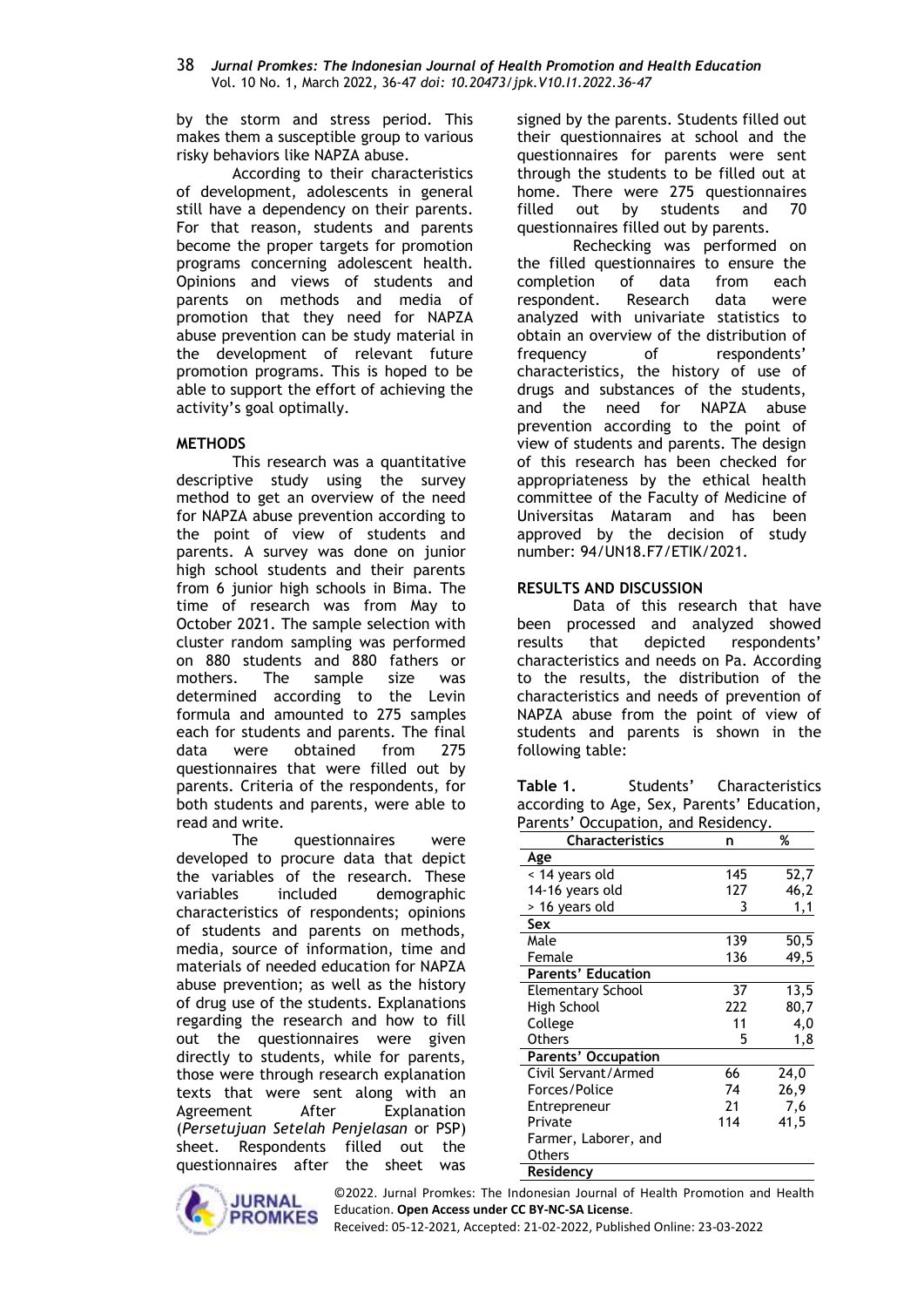| With Parents             |             | 244 | 88.7 |
|--------------------------|-------------|-----|------|
| With Other Family Member |             | 18  | 6.5  |
| With                     | Grandfather | 11  | 4.0  |
| Grandmother              |             |     |      |
| With Other People        |             | 2   | 0.7  |
| Total                    |             | 275 |      |

From Table 1, it can be seen that more than half of the students (52.7%) were <14 years old, male students were almost the same in amount as female students. Many of the parents were within the middle level of education, and most worked as farmers, sellers, and laborers. According to residency, the majority lived with their parents.

Most of them were in the group of early adolescents, aged 12-16. Period of adolescent growth which is denoted by a change in emotions, known as storm and stress, is a related factor to risky behaviors like NAPZA abuse. Characteristics of adolescent social development are also denoted by the strong influence of peers on shaping social values and behaviors (Krisnaningrum and Atmaja, 2017). Based on these development characteristics, developing methods or media for NAPZA abuse prevention is necessary to be conducted through strengthening the role of peers. Utilizing peers as tutors is one of the methods in health education that can be applied at school with proper media and communication (Kristiono, 2018).

A lot of the respondents lived with their parents. Most of the parents have middlelevel education and worked as farmers, sellers, and laborers. According to a survey report of BNN in 2020 on the prevalence of drug abuse, it was shown that in 2018 the drug abuse in adolescents reached 2.29 million people. This drug abuse increased by 24 to 28 percent and per the respondents' residency, it was known that almost three quarter (67.9%) of them lived with parents/family (Irianto *et al*., 2020). Therefore, prevention efforts need to involve parents by considering methods or media that can be accepted by both adolescents and their parents.

Family empowerment is a method of approach to health promotion that can be done to increase parents' participation to prevent NAPZA abuse (Gayatri Setyabudi and Dewi, 2017). Parents' role can be improved in teaching behavior standards and examples regarding the standards, helping adolescents to refuse pressures from peers to use drugs and have knowledge on drugs and signs of its abuse (Ridwan, 2018).

| Table 2.                 | Parents'                   |      |                 | Characteristics   |
|--------------------------|----------------------------|------|-----------------|-------------------|
| according                | to<br>Age,                 | Sex, |                 | Education,        |
|                          | Occupation, and Residency. |      |                 |                   |
|                          | <b>Characteristics</b>     | n    |                 | %                 |
| <b>Age Category</b>      |                            |      |                 |                   |
| Early Adulthood          |                            |      | 9               | 12,9              |
| Late Adulthood           |                            |      | 44              | 62,9              |
| Early Elderly            |                            |      | 14              | 20,0              |
| Late Elderly             |                            |      | $\overline{2}$  | 2,9               |
| Elder                    |                            |      | 1               | 1,4               |
| Sex                      |                            |      |                 |                   |
| Male                     |                            |      | 32              | 45,7              |
| Female                   |                            |      | 38              | 54,3              |
| <b>Education</b>         |                            |      |                 |                   |
| <b>Elementary School</b> |                            |      | 4               | 5,7               |
| High School              |                            |      | 41              | 58,6              |
| College                  |                            |      | 24              | 34,3              |
| <b>Others</b>            |                            |      | 1               | 1,4               |
| <b>Occupation</b>        |                            |      |                 |                   |
| Civil Servant/Armed      |                            |      | $\overline{17}$ | $\overline{24,3}$ |
| Forces/Police            |                            |      |                 |                   |
| Entrepreneur             |                            |      | 9               | 12,9              |
| Private                  |                            |      | 4               | 5,7               |
| Farmer,                  | Laborer,                   |      | 40              | 57,1              |
| <b>Others</b>            |                            |      |                 |                   |
| Residency                |                            |      |                 |                   |
| Countryside              |                            |      | 42              | 60,0              |
| City                     |                            |      | 28              | 40,0              |
| Total                    |                            |      | 70              | 100               |

According to Table 2, it can be seen that more than half of the parents that filled out the questionnaires (62.9%) were within the age group of late adulthood, male parents were almost the same in amount as female parents. The majority of them had middle-level education and worked as either farmers, sellers, or laborers. Based on residency, more lived in the countryside than in the city.

Data of characteristics of parents' education showed that most of them have middle-level education, which indicates that a lot were able to read and write. This can be a factor to be analyzed concerning the development of models and media of promotion for NAPZA abuse prevention, for parents. As explained in the concept of health promotion method, that level of readiness and maturity of participants, the situation in various conditions and circumstances, and availability of facilities are factors that affect the choice of health promotion method (Pakpahan *et al.*, 2021). Results of research conducted by the Center of Research, Data, and Information (*Pusat Penelitian, Data, dan Informasi* or

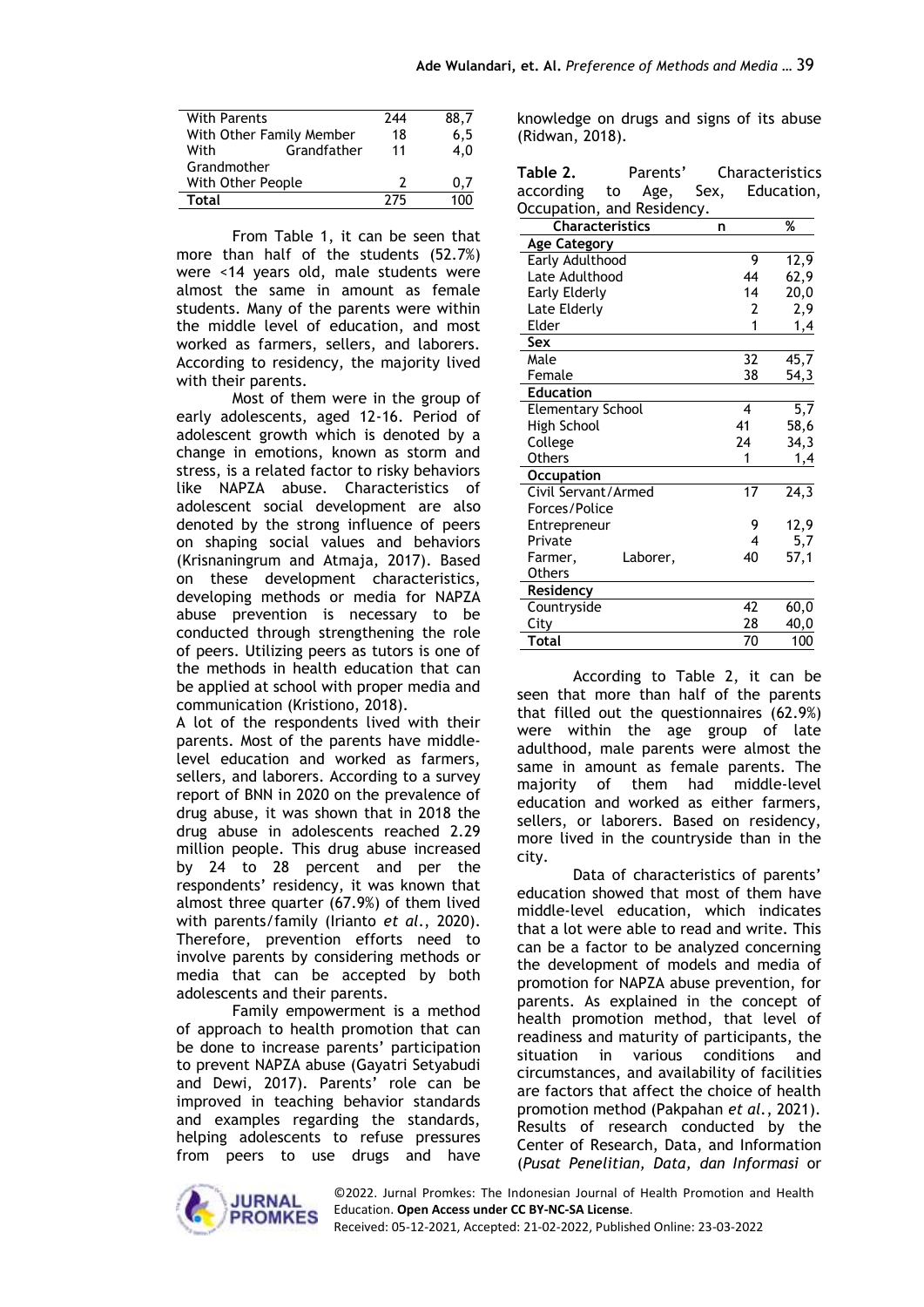Puslitdatin) of BNN in 2020 discovered that electronic media namely television and/or radio became the promotion media for NAPZA abuse prevention that was the most often used and heard by respondents. Television and radio were the liked media by respondents among all levels of age, whether those who lived in the city or countryside. Likewise, according to sex and education, respondents who were female or male and were within the middle level of education chose television and radio as information delivery media that they liked. The majority of them stated that they were ready to avoid the danger of drugs after understanding the information on it (Irianto *et al.*, 2020).

The history of the use of drugs and substances by junior high school students in Bima is shown in Table 3. In table 3, it is evident that most of the students (66.2%) consumed drugs due to sickness and health, but a lot still did so, not for any of these two, and 15.3% consumed drugs just for fun with friends. 31.3% were addicted to certain kinds of drugs and 19.3% consumed drugs without reading the instructions. Likewise, for the behavior of smoking and consuming alcoholic drinks, regardless of a small percentage, there were students who smoked and drank alcohol.

| Table 3. |                                      | History of the Use of Drugs |  |
|----------|--------------------------------------|-----------------------------|--|
|          | and Substances by Junior High School |                             |  |
|          | Students in Bima.                    |                             |  |

| Use of Drugs and<br>n<br><b>Substances</b> |     | %    |  |  |  |
|--------------------------------------------|-----|------|--|--|--|
| Consume drugs due to sickness and health   |     |      |  |  |  |
| reasons                                    |     |      |  |  |  |
| Yes                                        | 182 | 66,2 |  |  |  |
| No                                         | 93  | 33,8 |  |  |  |
| Consume drugs due to addiction             |     |      |  |  |  |
| Yes                                        | 86  | 31,3 |  |  |  |
| No                                         | 189 | 68,7 |  |  |  |
| Consume drugs for fun with friends         |     |      |  |  |  |
| Yes                                        | 42  | 15,3 |  |  |  |
| No                                         | 233 | 84,7 |  |  |  |
| Consume drugs under parents' supervision   |     |      |  |  |  |
| Yes                                        | 204 | 74,2 |  |  |  |
| No                                         | 71  | 25,8 |  |  |  |
| Read instructions before consuming drugs   |     |      |  |  |  |
| Yes                                        | 222 | 80,7 |  |  |  |
| No                                         | 53  | 19,3 |  |  |  |
| <b>Have smoked</b>                         |     |      |  |  |  |
| Yes                                        | 26  | 9,5  |  |  |  |
| No                                         | 249 | 90,5 |  |  |  |
| <b>Have drunk alcohol</b>                  |     |      |  |  |  |
| Yes                                        | 6   | 2,2  |  |  |  |
| No                                         | 269 | 97,8 |  |  |  |

Based on data about the respondents' history of the use of drugs and substances, it is known that there were students who consumed drugs not for indication to consume the drugs. There were also students who consumed drugs without reading the instructions. In addition, there were a number of students who smoked and drank alcohol. Albeit a minority, such behaviors can be an indicator of risky behaviors. Results of a study on the pattern of drug abuse of adolescents in Bima stated that behavior of drug abuse started from when the respondents were still junior high school students (Wulandari, 2020). According to the results of the study, education on the proper drug use is highly recommended for high school students with suitable methods of approach and media with the characteristics of adolescent growth. The government's program of educational effort to suppress errors in self-medication is known with the term of the Smart Society Movement when Using Drugs (*Gerakan Masyarakat Cerdas Menggunakan Obat* or Gema Cermat). To aid the implementation of the Gema Cermat program, conducting socialization to the society was necessary, including to the age group of adolescents. Research on the Gema Cermat promotion program for adolescents that used smart calendars as media was conducted in Kendawangan Kalimantan Barat. The media contained information on self-medication of limited free drugs, viewed from the aspect of the correct medication, precise indication, precise dosage, correct contra indication, and also side effects. Results of this research showed that the calendars affected knowledge and attitude of adolescents on the limited free drugs (Fadli and Agustini, 2021).

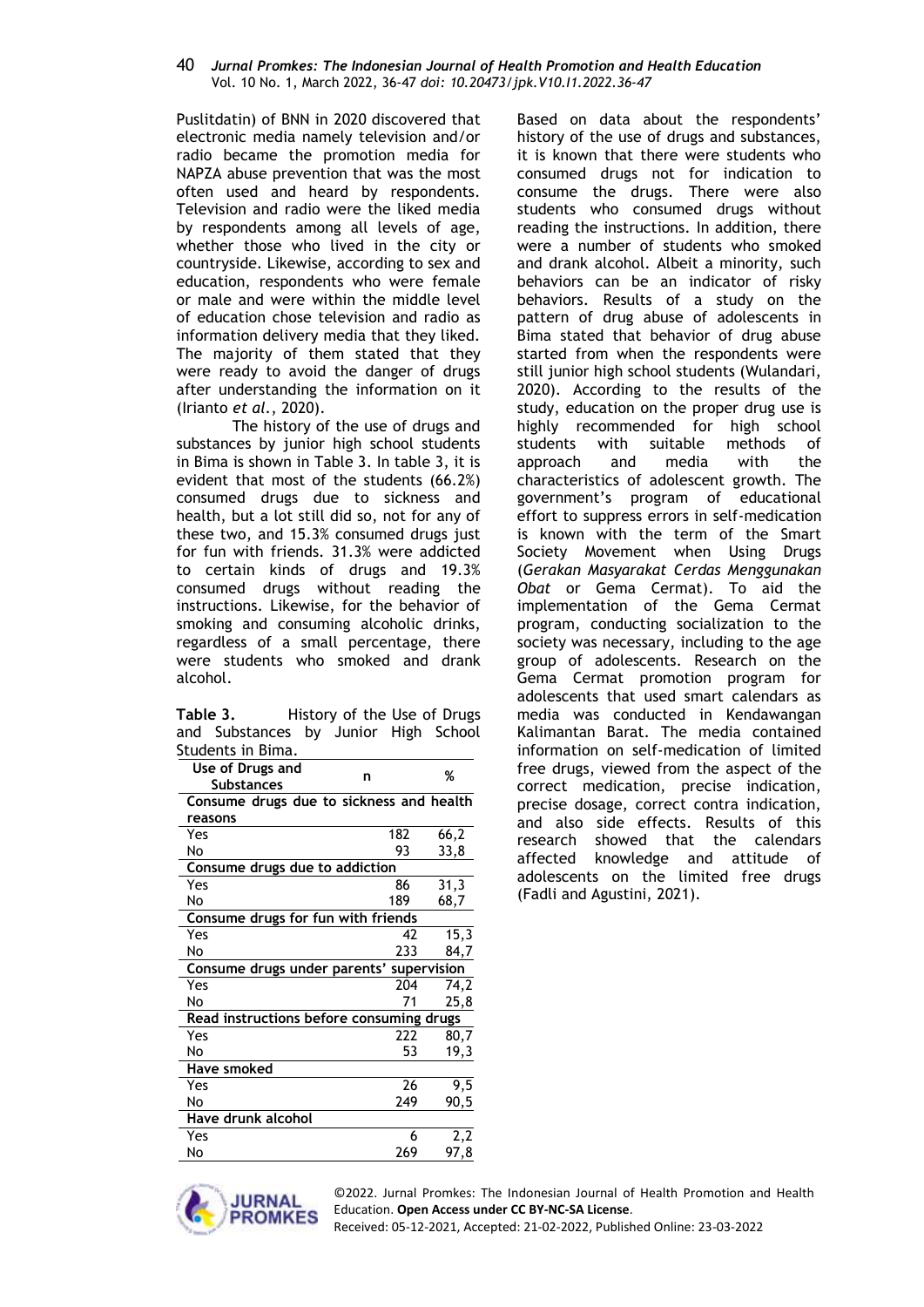**Table 4.** Students' and Parents' Need on Promotion for NAPZA Abuse Prevention according to Method, Media, Location of Event, Frequency, Information Provider, and Material of NAPZA Abuse in Bima

|                                      |  |                 | <b>Students</b>   | <b>Parents</b>          |                          |  |
|--------------------------------------|--|-----------------|-------------------|-------------------------|--------------------------|--|
| <b>Need</b>                          |  | n               | %                 | n                       | $\overline{\mathcal{C}}$ |  |
| <b>Interesting Method</b>            |  |                 |                   |                         |                          |  |
| <b>Screening Movie</b>               |  | 102             | 43,6              | 23                      | 32,9                     |  |
| Direct                               |  | 124             | 45,1              | 42                      | 60,0                     |  |
| Radio broadcast                      |  | 6               | 2,2               | 3                       | 4,3                      |  |
| Leaflets                             |  | $\overline{25}$ | 9,1               | $\overline{2}$          | 2,9                      |  |
| <b>Interesting Media</b>             |  |                 |                   |                         |                          |  |
| Television<br>social<br>and<br>media |  | 235             | 85,4              | 67                      | 95,7                     |  |
| Radio                                |  | 18              | 6, 5              | 1                       | 2,9                      |  |
| Printed media                        |  | $\overline{22}$ | 8,1               | $\overline{2}$          | $\overline{1,4}$         |  |
| <b>Preferred location</b>            |  |                 |                   |                         |                          |  |
| Home                                 |  | 114             | 41,5              | 19                      | $\overline{27,1}$        |  |
| School                               |  | 101             | 36,7              | $\overline{36}$         | $\overline{51,4}$        |  |
| Environment                          |  | 44              | 16,0              | 13                      | 18,6                     |  |
| Religious place                      |  | 16              | 5,8               | $\overline{2}$          | 2,9                      |  |
| Preferred frequency of event         |  |                 |                   |                         |                          |  |
| Once                                 |  | 58              | 21,0              | 14                      | 20,0                     |  |
| 2-3 times                            |  | 184             | 66,9              | $\overline{53}$         | 75,7                     |  |
| >3 times                             |  | $\overline{33}$ | 12,0              | $\overline{\mathbf{3}}$ | 4,3                      |  |
| Information provider                 |  |                 |                   |                         |                          |  |
| Parents                              |  | $\overline{74}$ | 26,9              |                         | 0,0<br>0                 |  |
| Teacher                              |  | 25              | 9,1               |                         | 1,4                      |  |
| Health worker                        |  | 158             | $\overline{57,5}$ | 65                      | 92,9                     |  |
| <b>BNN</b>                           |  | 8               | $\overline{2,9}$  |                         | 4,3                      |  |
| Idol icon                            |  | 10              | 3,6               |                         | 1,4                      |  |
| Material of education                |  |                 |                   |                         |                          |  |
|                                      |  |                 |                   |                         |                          |  |
| Causes                               |  | 105             | 38,2              | 16                      | 22,9                     |  |
| Impacts                              |  | 107             | 38,9              | 44                      | 62,9                     |  |
| Signs and symptoms                   |  | 63              | 22,9              | 10 <sup>1</sup>         | 14.3                     |  |

From Table 4, it can be seen that most of the students (88.9%) chose methods of direct activity and movie, media of television, and other social media (85.4%). Home and school became the preferred locations (78.2%). The majority of students (66.9%) wanted the event of NAPZA abuse prevention to be held 2-3 times a year and more than half (57.5%) chose a health worker as the information provider. According to the data obtained from parents as shown in the previous table, most of the parents (60.0%) chose the method of direct activity and the media of television and other social media (95.7%). School became the preferred location (51.4%). Most of the parents (75.7%) wanted the event of NAPZA abuse prevention to be held 2-3 times a year and the majority (92.9%) chose a health worker as the information provider. Students and parents thought that the causes and impacts of NAPZA abuse were the necessary material of education for junior high school students in Bima.

Based on the results of a survey on the need for the promotion of NAPZA abuse prevention, most of the students and parents had the same interest and opinion. According to the preferred media of health promotion, both students and parents chose audiovisual media like gadgets. Methods of health promotion that are utilized directly and through a movie were preferred compared to other methods. Similar results were obtained by a study on adolescents in Surabaya, which showed that students were unsatisfied with the education about drugs and reproductive health that used the method of speech by a teacher. They needed audiovisual media and education methods that were more creative such as discussion, games, and movies (Siswantara, Soedirham and Muthmainnah, 2019). The high interest of the respondents on audiovisual media,



©2022. Jurnal Promkes: The Indonesian Journal of Health Promotion and Health Education. **Open Access under CC BY-NC-SA License**.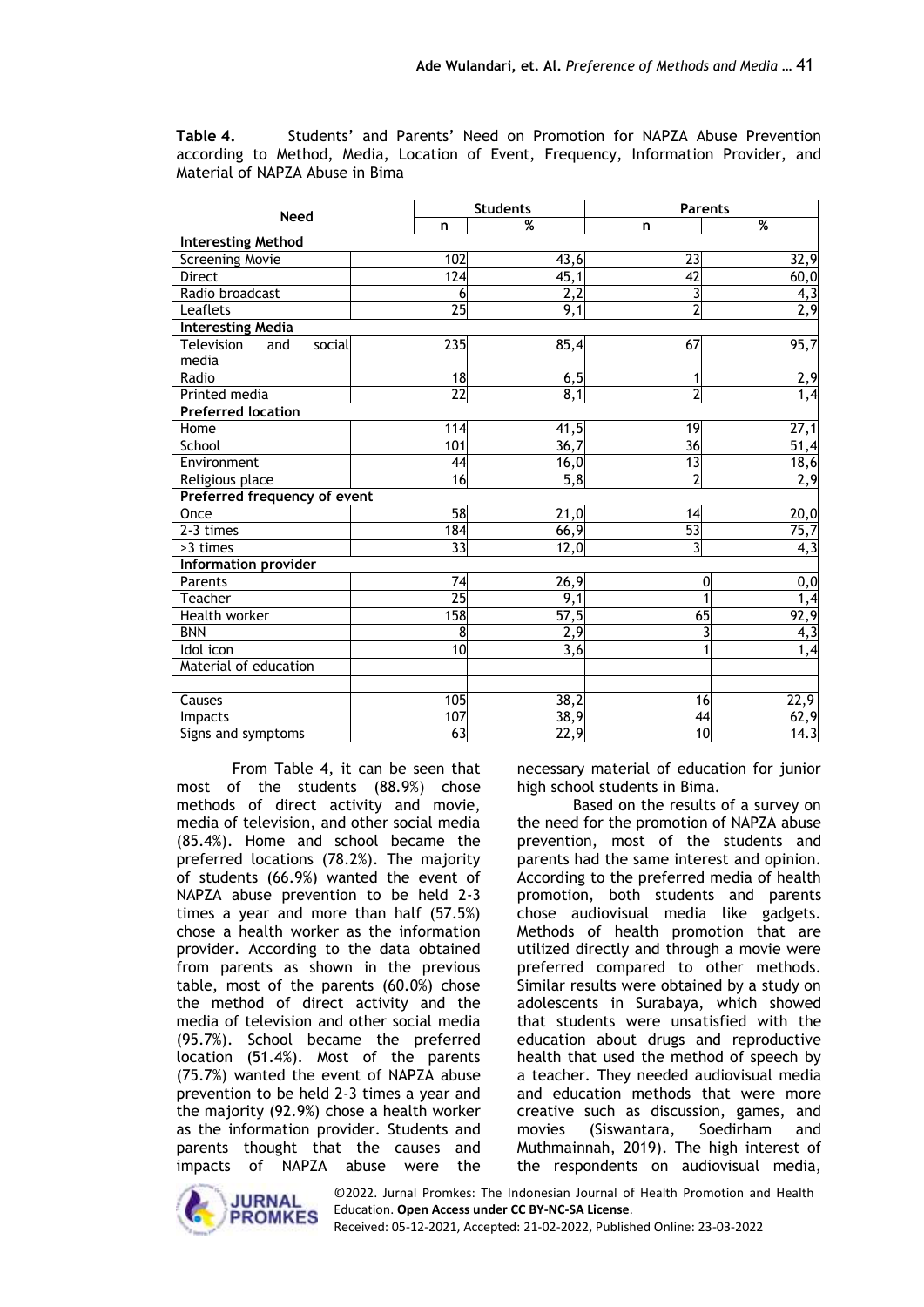namely the use of gadgets as media of promotion for NAPZA abuse prevention, is in line with results of research on the need of adolescents for application in smartphones as media of health promotion for adolescents in the Special Region of Yogyakarta. According to the analysis results of the research, it was known that most of the respondents (90.63%) felt the need for online counseling media of adolescent health and that they were interested to try an android-based health application. This research recommended the development of applications using android based smartphone technology as a means of counseling for adolescents to lower the number of health problems in adolescents (Isni, Putra and Anwar, 2019). Results of research on dissemination of NAPZA abuse in Tangerang also showed that innovation in the form of the use of social media was proven to be effective in relation to the strategy of distributing information about drug abuse prevention by BNN among adolescents (Marbun, 2021). Even though the use of social media is in line with the hope and need of adolescents in this digital era, the availability of internet connection and gadget means is highly determined by the social-economic condition of users. Hence, it is important to do a further study on this variable (Siswatibudi, Paramastri and Lazuardi, 2016).

The use of audiovisual media as one of the forms of strategy to deliver information to adolescents can be developed through various models of design. There have been many studies on the design of audiovisual media as a means for NAPZA abuse prevention, one of which was learning through video. The use of vlog video and Society Service Commercial (*Iklan Layanan Masyarakat* or ILM). Health promotion using learning media in the form of video in Public Junior High School 13 of Tangerang City was more effective towards change in the use and attitude of respondents on smoking than promotion through printed media (Purwadi, Setiaji and Maryam, 2019). The use of vlog video as health promotion media could improve the knowledge of students Strada Marga Mulia Junior High School South Jakarta on drug abuse, so that they would be prevented from drug abuse (Printina and Martina, 2018). A broadcast of NAPZA abuse prevention through ILM was also proven to be effective in improving

knowledge, attitude, and motivation of students of Junior High School 12 Balikpapan to prevent NAPZA abuse (Fitriana *et al.*, 2020). Showing stories through movies was also another model of audiovisual media use as a promotion effort for NAPZA abuse prevention in adolescents. Results of research on the use of movies as health promotion media recommended that movie media should contain 9 supportive components. The components included goal of the moviemaking, theme of the movie, content or message, clear plot, conflict within the movie, language, play duration, artistic layout that were realistically arranged to attract and strengthen the story as well as the characterization on the story (Saleh *et al.*, 2016).

Home and school became the most picked locations by the respondents for the implementation of the NAPZA abuse prevention effort. This finding is in line with the results of a review of several research results regarding programs of NAPZA abuse prevention. According to the review, school-based and family-based prevention programs were effective in reducing and protecting adolescents from smoking, alcohol consumption, and drug abuse (Das *et al.*, 2016). Home became the most-picked location by the majority of students where the health promotion event should be held. However, there were also plenty of students who chose to follow the event at school. The students' choice to follow a health promotion event at home can be understood as a form of adaptation towards adolescent social development that requires privacy. They assume that having it at home can protect their privacy better when the promotion event is conducted along with a counseling service. This can also relate to the limited amount of targets that will be covered by the event if it is held at school. The finding is supported by results of a qualitative study on adolescent role in the implementation of adolescent health programs in Surabaya City. This study in Surabaya showed that an education event on adolescent health at school would aim at a small portion of the students only, namely students who were members of the student council, student representatives from each class, and students who were chosen as peer counselors (Siswantara, Soedirham and Muthmainnah, 2019). The limited number of students that became the targets of the



©2022. Jurnal Promkes: The Indonesian Journal of Health Promotion and Health Education. **Open Access under CC BY-NC-SA License**.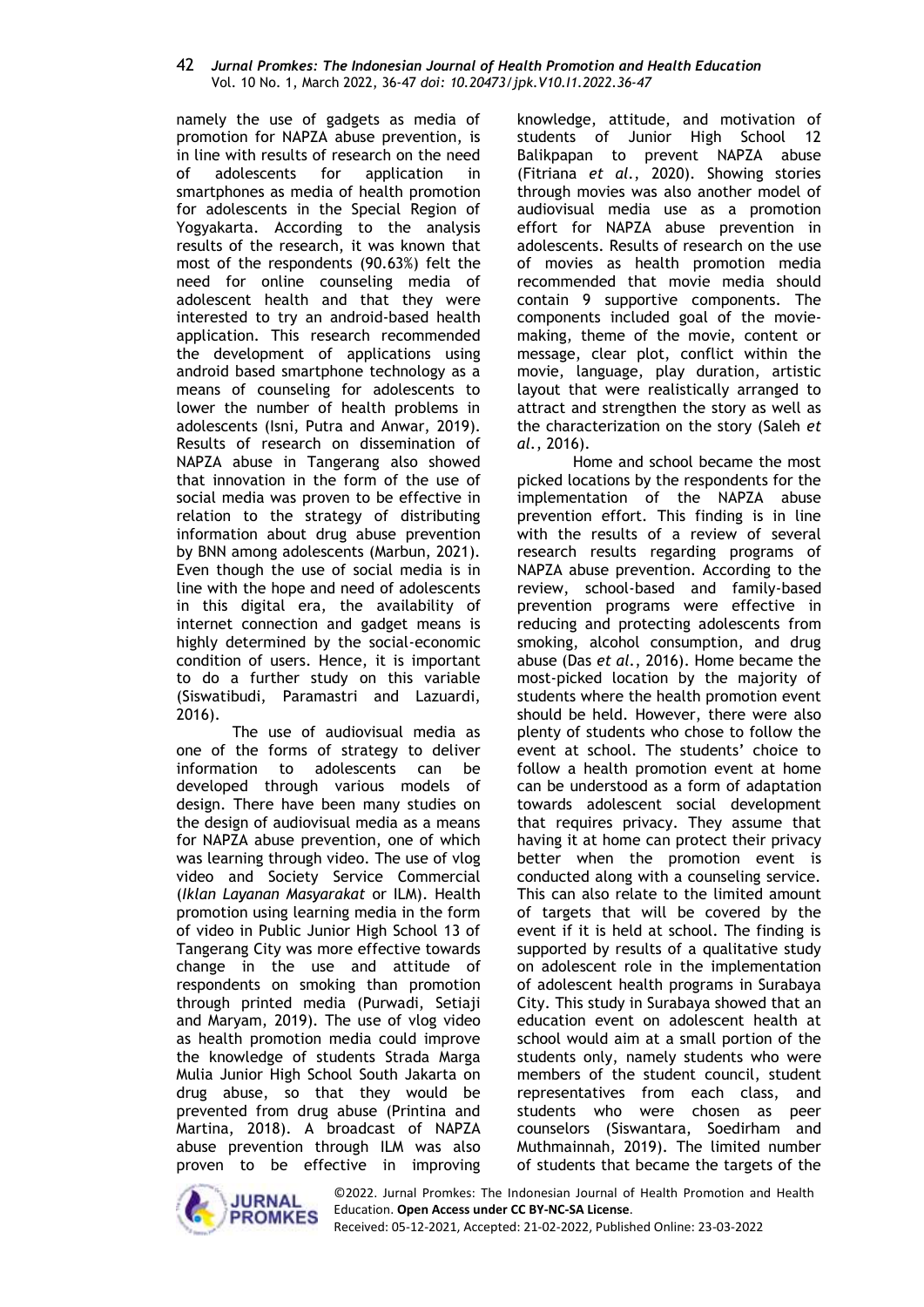education event at school could be the reason why students chose home for the event. Different from the students, the majority of parents chose school as the location for the event. Characteristics of the parents that mostly worked as farmers and laborers could cause a lack of time for them to provide attention if the health promotion event was held at home. This condition could be the reason why parents preferred the promotion event of NAPZA abuse prevention to be held at school.

Referring to the concept of health promotion, setting the location of health promotion can actually be established at school, workplace, and within the society (Pakpahan *et al.*, 2021). Conducting health promotion for adolescents at home can surely involve parents as the executor component. A strategy and method are needed to improve the involvement of parents with many different demographic backgrounds, especially to facilitate the availability of time and knowledge of the parents that are limited. Results of research on the implementation of a method of greeting parents of adolescents through the distribution of adolescent health booklets was proven to be effective to improve knowledge, attitude, and behavior of parents towards adolescent health education in Cirebon City (Widiyastuti and Nurcahyani, 2019). According to the findings in this research which showed that audiovisual media became the parents' preferred media, therefore the development of health promotion media to improve parents' knowledge on NAPZA abuse prevention in adolescents can utilize the audiovisual technology.

A study on the implementation of a school-based prevention model for substance abuse was known to be effective in improving students' knowledge about its impacts on mental health and physical health. Results of this research gave recommendations of the importance of the development of a prevention model that could be applied for children of younger age (Moore, Karpinski and Tsien, 2018). Various forms of effective events to improve students' knowledge, attitude, and participation in NAPZA abuse prevention which could be held at school were identified by research in Surabaya. This research at some schools in Surabaya identified several school-based roles of cadres of anti-drug abuse that were issued by the BNN Surabaya. Cadres of anti-drug abuse who were students as extensions of the BNN Surabaya performed roles as educators, counselors, and leaders in an effort to prevent drug abuse at school (Sari, 2017). Similar research on a schoolbased promotion program of NAPZA prevention was also conducted in an equivalent high school in Surabaya City. Results of this research recommended a form of the event which contained peer counselors, sudden inspections, and urine tests for students. In addition, the implementation of promotion events of NAPZA abuse prevention should be able to be applied in the teaching and learning activities as well as in the counseling process of the school's counselor. This program is known as the effort of *Bina Suasana* which means Atmosphere Building (Fitriana *et al.*, 2019).

Health workers were the mostpicked information providers by the respondents. The former was thought to be able to provide information on the causes and impacts of NAPZA abuse which the latter needed through health education, more than teachers. This finding is supported by results of research by Nurmaya (2016) about NAPZA abuse in adolescents in Bima City which concluded that professionals are needed to maximize the effort of information service on NAPZA abuse at school that has been conducted by the school's counselor all this time (Nurmaya, 2016). Health workers are included in the professionals with the capacity of providing the information service through health promotion events. According to students and parents, the frequency of the NAPZA abuse prevention event needed to be conducted 2-3 times a year with health workers as the event executors.

The hope of the respondents for health workers as the executor agents of health promotion of NAPZA abuse prevention in Bima is still significant. This indicates that society holds trust in the roles of health workers as educators, facilitators, and advocates in public health efforts. Similar results of research were also shown on the health promotion strategy in an effort to prevent drug abuse in Wajo District, South Sulawesi Province. This research has identified the roles and functions of the Health Office in the development of the strategy of drug abuse prevention through advocation, partnership, and

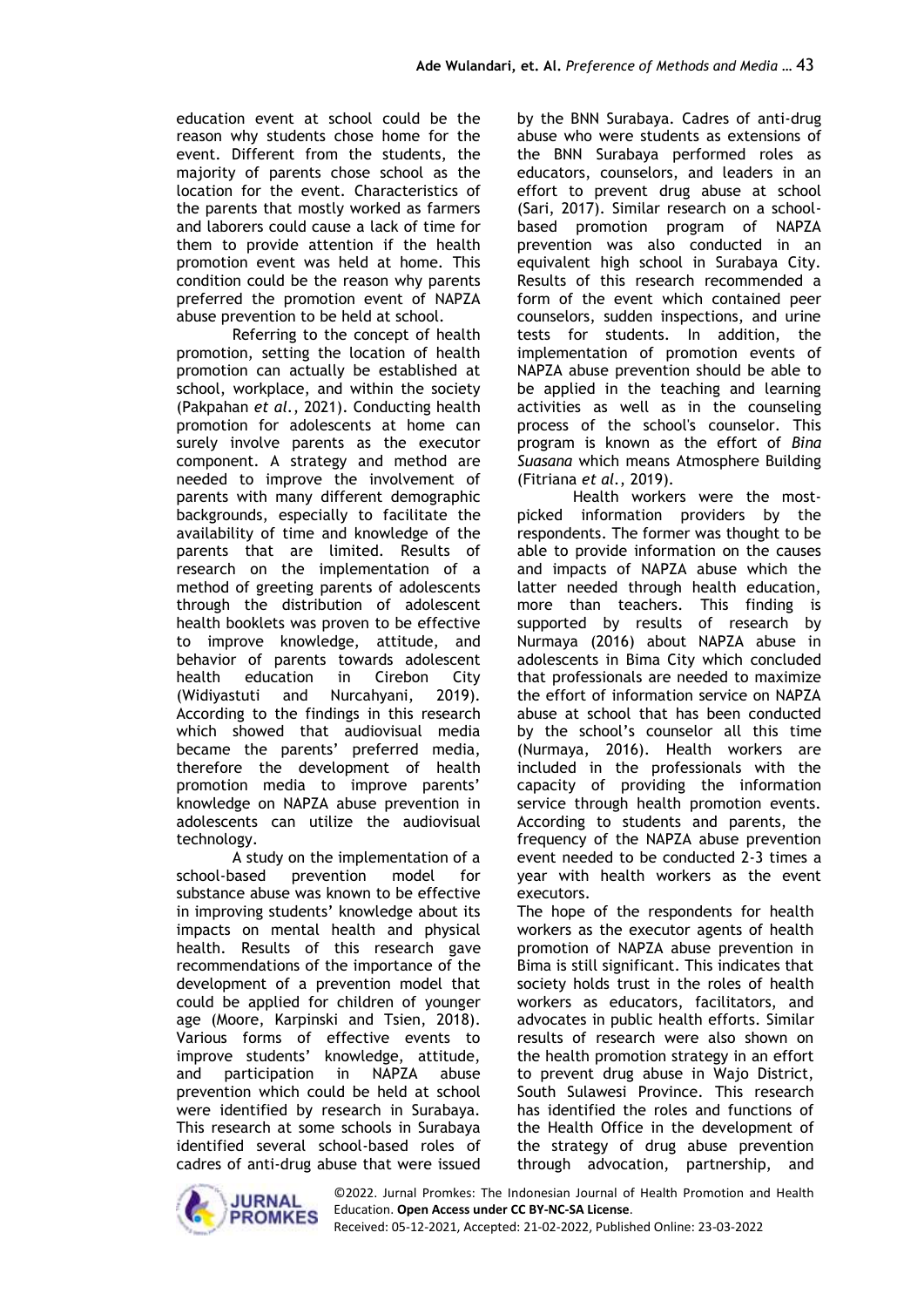empowerment. The advocation strategy by the Health Office of Wajo District was in the form of a financial assistance proposal to the Regional Government. Partnership strategy was conducted through cooperation with several related agencies that are assumed to be capable in helping the process of drug control in Wajo District. The empowerment that was done by the Health Office upon the drug prevention efforts was forming adolescent health cadres at school (Kurniawan, 2018). The success of health workers in performing the role of adolescent health promotion is also related to the competencies of the health workers in the use of promotion media. Research on the use of educational media of adolescent health by health workers in East Kalimantan has been done with the purpose of comparing the effectiveness of the use of printed media and audiovisual media. Results of this research showed that the use of audiovisual media in health promotion events was effective in improving the knowledge of the targets. Health workers are recommended to improve their competencies on the strategy of selecting media that are innovative, according to the development of technology (Ifroh *et al.*, 2019).

### **CONCLUSION**

Students and parents had the same interests and opinions on the need for a method of promotion of NAPZA abuse prevention, which was through direct events and movies. The preferred promotion media were audiovisual media and social media, especially through the television broadcast. Students had their home and school and the locations for promotion events, while parents still chose it to be held at school. Both students and parents chose health workers as the information providers in the events of NAPZA abuse prevention with the frequency of 2-3 times a year. Factors that became the causes and impacts of NAPZA abuse would be the most important material of education to be relayed through health promotion events according to students and parents in Bima. Results of this research are expected to be a recommendation for the development of a promotion program for the prevention of adolescent drug abuse in Bima.

# **ACKNOWLEDGEMENT**

This research is realized due to the funding support from the Body of Development and Empowerment of Health Human Resource (*Badan Pengembangan dan Pemberdayaan Sumber Daya Manusia Kesehatan* or BPPSDMK) of the Ministry of Health. Moreover, this research is completed due to the permissions for research locations from headmasters of junior high schools in Bima. To all parties who have helped and supported the establishment of this research, we hereby thank you.

# **REFERENCES**

Ardyan (2019) *Penyalahguna Narkoba Bima dan Dompu Meningkat , BNNK Rutin Gelar P4GN*. Available at: https://kumparan.com/infodompu/penya lahguna-narkoba-bima-dan-dompumeningkat-bnnk-rutin-gelar-p4gn-1sPSeONnqzO/full (Accessed: 27 November 2021). Ardyan (2020) 'NTB Darurat Narkoba , Pelajar Paling Dominan Jadi Pengguna'. Available at: https://kumparan.com/infodompu/ntbdarurat-narkoba-pelajar-paling-dominanjadi-pengguna-1sspK3JU1SK/full. Das, J. K. *et al.* (2016) 'Interventions for Adolescent Substance Abuse : An Overview of Systematic Reviews', *Journal Of Adolescent Health*, 59, pp. 561–575. doi: 10.1016/j.jadohealth.2016.06.021. Fadli and Agustini (2021) 'Pengaruh media kalender belajar obat bebas terbatas terhadap pengetahuan dan sikap remaja dalam mewujudkan Gema Cermat', *Jurnal Health Sains*, 2(9), pp. 1177–1185. Fitriana, J. M. *et al.* (2019) 'Bina suasana sebagai upaya pencegahan penyalahgunaan Narkoba di SMA sederajat Kota Surabaya', *Jurnal Ikesma*, 15(1), pp. 9–15. Fitriana, N. *et al.* (2020) 'The effectiveness of PSA (Public Service Announcement) spot to increase knowledge, attitudes, and motivation about negatif effect of NDPS for student of SMPN 12 Balikpapan', *Jurnal Kesehatan Masyarakat Mulawarman*, 2(1), pp. 32–43. Gayatri Setyabudi, R. and Dewi, M. (2017) 'Analisis Strategi Promosi Kesehatan dalam Rangka Meningkatkan Kesadaran Hidup Sehat oleh Rumah Sakit Jiwa Daerah Dr. RM. Soedjarwadi Provinsi Jawa

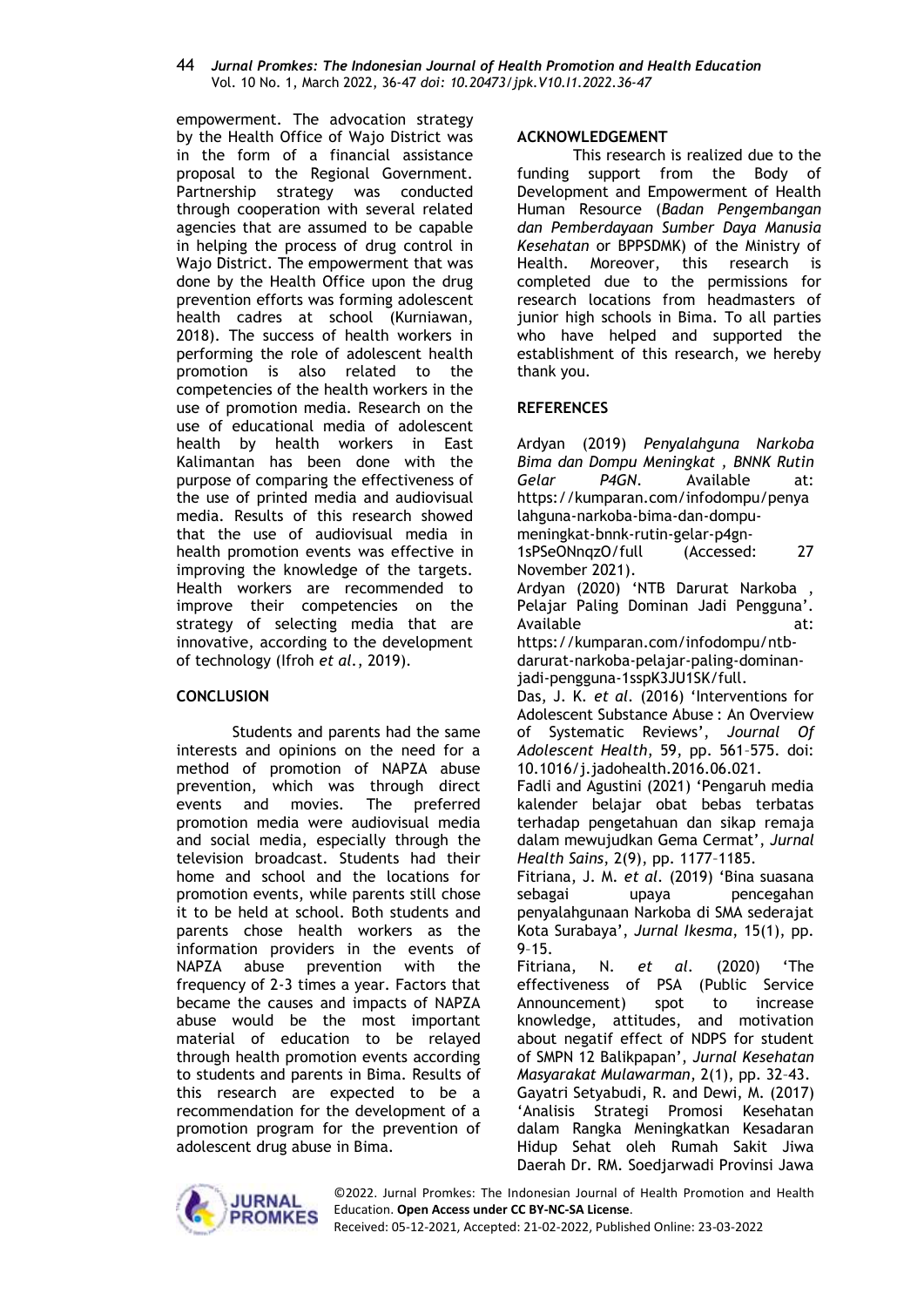Tengah', *Jurnal Komunikasi*, 12(1), pp. 81–100. doi:

10.20885/komunikasi.vol12.iss1.art6.

Ifroh, R. H. *et al.* (2019) 'Peran Petugas Promosi Kesehatan Dalam Penggunaan Audiovisual Sebagai Media Komunikasi Informasi Dan Edukasi', *Jurnal Ilmu Kesehatan*, 7(2), pp. 281–289.

Irianto, A. *et al.* (2020) *Survei prevalensi penyalahgunaan narkoba 2019*. Jakarta: Pusat Penelitian Data dan Informasi Badan Narkotika Nasional.

Isni, K., Putra, L. D. and Anwar, N. (2019) 'Analisis Kebutuhan "Sidika" Sebagai Media Promosi Kesehatan Remaja', *Jurnal Formil (Forum Ilmiah) Kesmas Respati*, 4(1), p. 11. doi: 10.35842/formil.v4i1.225.

Krisnaningrum, I. and Atmaja, H. T. (2017) 'Perilaku Sosial Remaja Era Globalisasi di SMK Muhammadiyah Kramat , Kabupaten Tegal Abstrak', *Journal of Educational Social Studies*, 6(9), pp. 92– 98.

Kristiono, N. (2018) 'Pengembangan Metode Tutor Teman Sebaya Sebagai Upaya Pencegahan Penyalahgunaan Narkoba Pada Pelajar', *Integralistik*, 29(2), pp. 67–77. doi: 10.15294/integralistik.v29i2.16702.

Kurniawan, R. N. (2018) 'Strategi Promosi Kesehatan Terhadap Upaya Penanggulangan Penyalahgunaan Narkoba Health Promotion Strategy Against Drug Abuse Prevention Efforts', 1(1), pp. 21– 24. Available at: https://jurnal.unismuhpalu.ac.id/index.p hp/MPPKI/article/view/132.

Marbun, B. G. (2021) 'Efektivitas Diseminasi Pencegahan Penyalahgunaan Narkoba Pada Badan Narkotika Nasional Kota Tangerang', *Jurnal Indonesia Sosial Teknologi*, 2(8), pp. 1287–1300.

Moore, M. B., Karpinski, A. C. and Tsien, F. (2018) 'An examination of an interactive substance abuse prevention program for high school students', *Journal of Child and Adolescent Substance Abuse*, 27(5–6), pp. 283–287. doi: 10.1080/1067828X.2018.1481479.

Mudjiyanto, B. (2018) 'Tipe Penelitian Eksploratif Komunikasi', *Jurnal Studi Komunikasi dan Media*, 22(1), p. 65. doi: 10.31445/jskm.2018.220105.

Nurmaya, A. (2016) 'Penyalahgunaan napza di kalangan remaja (studi kasus pada 2 Siswa di MAN 2 Kota Bima)', *Jurnal Psikologi Pendidikan & Konseling*, 2(1), pp. 26–32.

Pakpahan, M. *et al.* (2021) *Promosi Kesehatan & Prilaku Kesehatan*, *Jakarta: EGC*. Yayasan Kita Menulis.

Printina, A. B. and Martina, S. E. (2018) 'Pengaruh Promosi Kesehatan Melalui Video Vlog Terhadap Tingkat Pengetahuan Tentang Penyalahgunaan Narkoba Pada Siswa Siswi Di SMP Strada Marga Mulia Jakarta Selatan', *Jurnal Riset Kesehatan Nasional*, 02(01), pp. 59–63. Available at: http://ojs.itekes-

bali.ac.id/index.php/jrkn/article/view/8 9.

Purwadi, H. N., Setiaji, B. and Maryam, M. S. (2019) 'Efektivitas media promosi kesehatan di sekolah terhadap pengetahuan dan sikap tentang merokok pada siswa kelas VII di SLTPN 13 Kota Tangerang', *Jurnal Kesehatan Indra Husada*, 7(1), pp. 11–23. doi: Ardyan (2019) *Penyalahguna Narkoba Bima dan Dompu Meningkat , BNNK Rutin Gelar*  P4GN. Available at: https://kumparan.com/infodompu/penya lahguna-narkoba-bima-dan-dompu-

meningkat-bnnk-rutin-gelar-p4gn-1sPSeONnqzO/full (Accessed: 27 November 2021).

Ardyan (2020) 'NTB Darurat Narkoba , Pelajar Paling Dominan Jadi Pengguna'. Available at:

https://kumparan.com/infodompu/ntbdarurat-narkoba-pelajar-paling-dominanjadi-pengguna-1sspK3JU1SK/full.

Das, J. K. *et al.* (2016) 'Interventions for Adolescent Substance Abuse : An Overview of Systematic Reviews', *Journal Of Adolescent Health*, 59, pp. 561–575. doi: 10.1016/j.jadohealth.2016.06.021.

Fadli and Agustini (2021) 'Pengaruh media kalender belajar obat bebas terbatas terhadap pengetahuan dan sikap remaja dalam mewujudkan Gema Cermat', *Jurnal Health Sains*, 2(9), pp. 1177–1185.

Fitriana, J. M. *et al.* (2019) 'Bina suasana sebagai upaya pencegahan penyalahgunaan Narkoba di SMA sederajat Kota Surabaya', *Jurnal Ikesma*, 15(1), pp. 9–15.

Fitriana, N. *et al.* (2020) 'The effectiveness of PSA (Public Service Announcement) spot to increase knowledge, attitudes, and motivation about negatif effect of NDPS for student of SMPN 12 Balikpapan', *Jurnal Kesehatan Masyarakat Mulawarman*, 2(1), pp. 32–43. Gayatri Setyabudi, R. and Dewi, M. (2017) 'Analisis Strategi Promosi Kesehatan dalam Rangka Meningkatkan Kesadaran

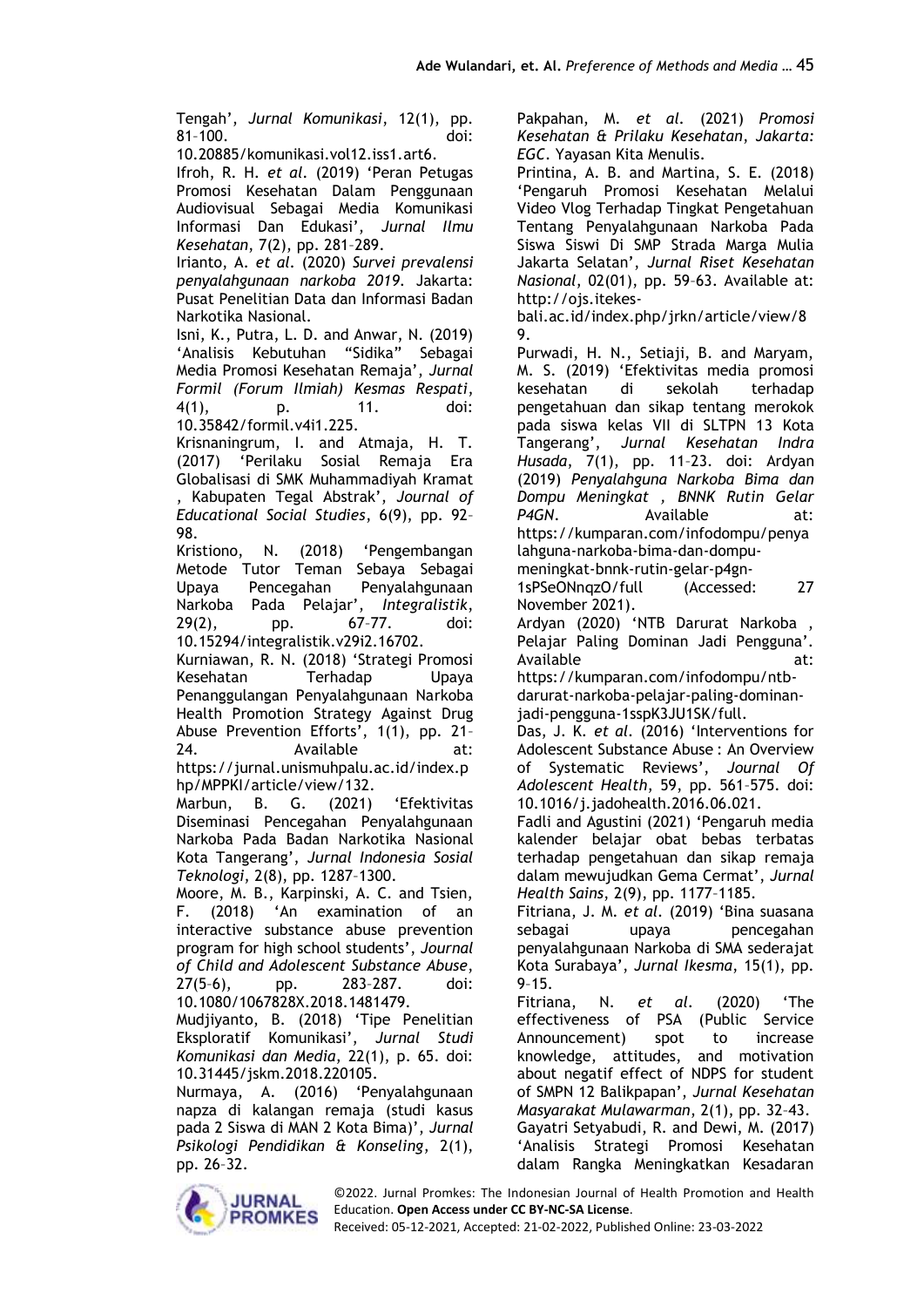Hidup Sehat oleh Rumah Sakit Jiwa Daerah Dr. RM. Soedjarwadi Provinsi Jawa Tengah', *Jurnal Komunikasi*, 12(1), pp. 81–100. doi:

10.20885/komunikasi.vol12.iss1.art6.

Ifroh, R. H. *et al.* (2019) 'Peran Petugas Promosi Kesehatan Dalam Penggunaan Audiovisual Sebagai Media Komunikasi Informasi Dan Edukasi', *Jurnal Ilmu Kesehatan*, 7(2), pp. 281–289.

Irianto, A. *et al.* (2020) *Survei prevalensi penyalahgunaan narkoba 2019*. Jakarta: Pusat Penelitian Data dan Informasi Badan Narkotika Nasional.

Isni, K., Putra, L. D. and Anwar, N. (2019) 'Analisis Kebutuhan "Sidika" Sebagai Media Promosi Kesehatan Remaja', *Jurnal Formil (Forum Ilmiah) Kesmas Respati*, 4(1), p. 11. doi: 10.35842/formil.v4i1.225.

Krisnaningrum, I. and Atmaja, H. T. (2017) 'Perilaku Sosial Remaja Era Globalisasi di SMK Muhammadiyah Kramat , Kabupaten Tegal Abstrak', *Journal of Educational Social Studies*, 6(9), pp. 92– 98.

Kristiono, N. (2018) 'Pengembangan Metode Tutor Teman Sebaya Sebagai Upaya Pencegahan Penyalahgunaan Narkoba Pada Pelajar', *Integralistik*, 29(2), pp. 67–77. doi: 10.15294/integralistik.v29i2.16702.

Kurniawan, R. N. (2018) 'Strategi Promosi Kesehatan Terhadap Upaya Penanggulangan Penyalahgunaan Narkoba Health Promotion Strategy Against Drug Abuse Prevention Efforts', 1(1), pp. 21– 24. Available at: https://jurnal.unismuhpalu.ac.id/index.p

hp/MPPKI/article/view/132.

Marbun, B. G. (2021) 'Efektivitas Diseminasi Pencegahan Penyalahgunaan Narkoba Pada Badan Narkotika Nasional Kota Tangerang', *Jurnal Indonesia Sosial Teknologi*, 2(8), pp. 1287–1300.

Moore, M. B., Karpinski, A. C. and Tsien, F. (2018) 'An examination of an interactive substance abuse prevention program for high school students', *Journal of Child and Adolescent Substance Abuse*, 27(5–6), pp. 283–287. doi: 10.1080/1067828X.2018.1481479.

Mudjiyanto, B. (2018) 'Tipe Penelitian Eksploratif Komunikasi', *Jurnal Studi Komunikasi dan Media*, 22(1), p. 65. doi: 10.31445/jskm.2018.220105.

Nurmaya, A. (2016) 'Penyalahgunaan napza di kalangan remaja (studi kasus pada 2 Siswa di MAN 2 Kota Bima)', *Jurnal*  *Psikologi Pendidikan & Konseling*, 2(1), pp. 26–32.

Pakpahan, M. *et al.* (2021) *Promosi Kesehatan & Prilaku Kesehatan*, *Jakarta: EGC*. Yayasan Kita Menulis.

Printina, A. B. and Martina, S. E. (2018) 'Pengaruh Promosi Kesehatan Melalui Video Vlog Terhadap Tingkat Pengetahuan Tentang Penyalahgunaan Narkoba Pada Siswa Siswi Di SMP Strada Marga Mulia Jakarta Selatan', *Jurnal Riset Kesehatan Nasional*, 02(01), pp. 59–63. Available at: http://ojs.itekes-

bali.ac.id/index.php/jrkn/article/view/8 9.

Purwadi, H. N., Setiaji, B. and Maryam, M. S. (2019) 'Efektivitas media promosi kesehatan di sekolah terhadap pengetahuan dan sikap tentang merokok pada siswa kelas VII di SLTPN 13 Kota<br>Tangerang', Jurnal Kesehatan Indra Jurnal Kesehatan Indra *Husada*, 7(1), pp. 11–23. doi: https://doi.org/10.36973/jkih.v7i1.157. Ridwan (2018) 'Penyalahgunaan narkoba oleh remaja dalam persepektif sosiologi', *Jurnal madaniyah*, 8(2), pp. 243–261.

Saleh, R. Y. R. *et al.* (2016) 'Film yang Efektif sebagai Media Promosi Kesehatan bagi Masyarakat An Effective Movie as Health Promotion Media for Community', *Jurnal Sistem Kesehatan*, 2(2), pp. 70–78. Sari, D. M. (2017) 'Peran Kader Anti Penyalahgunaan Narkoba Berbasis Pelajar

Oleh Badan Narkotika Nasional Surabaya', *Jurnal PROMKES*, 5(2), p. 128. doi: 10.20473/jpk.v5.i2.2017.128-140.

Siswantara, P., Soedirham, O. and Muthmainnah, M. (2019) 'Remaja Sebagai Penggerak Utama dalam Implementasi Program Kesehatan Remaja', *Jurnal Manajemen Kesehatan Indonesia*, 7(1), pp. 55–66. doi: 10.14710/jmki.7.1.2019.55-66.

Siswatibudi, H., Paramastri, I. and Lazuardi, L. (2016) 'Facebook messenger sebagai media promosi kesehatan reproduksi remaja studi di SMP Muhammadiyah Depok Yogyakarta', *Jurnal Permata Indonesia*, 7(1), pp. 10–25. Available at: https://www.permataindonesia.ac.id/wp-

content/uploads/2016/08/02.-Jurnal-

PI\_Harpeni.pdf. SUARANTB.com (2017) *Kota Bima Darurat* 

*Tramadol, 405 Remaja Dirawat di RSJ*. Available at: https://www.suarantb.com/kota-bimadarurat-tramadol-405-remaja-dirawat-di-

rsj/ (Accessed: 5 January 2020).



©2022. Jurnal Promkes: The Indonesian Journal of Health Promotion and Health Education. **Open Access under CC BY-NC-SA License**.